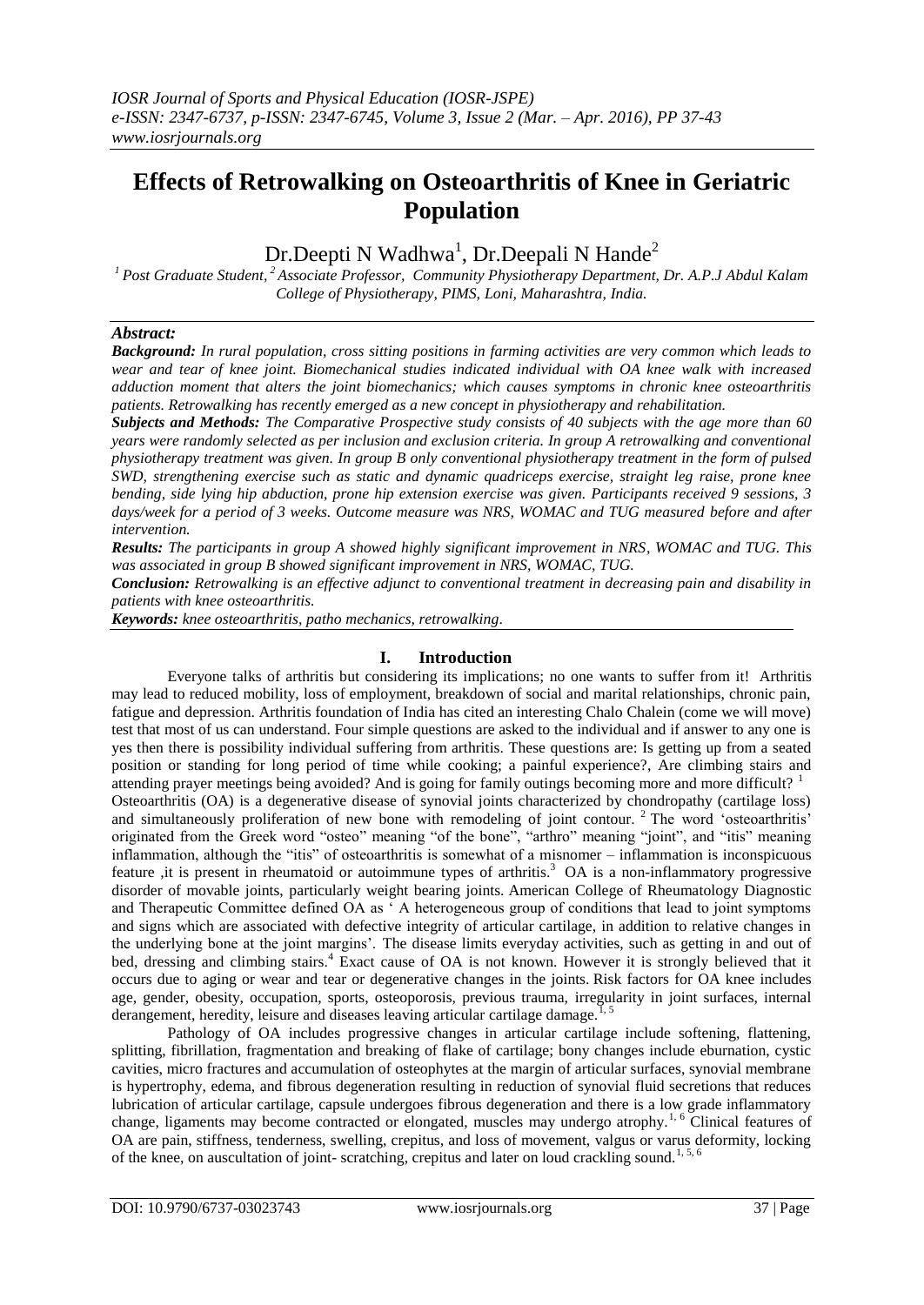Investigations for diagnosing OA knee include knee radiographs, CT scan, MRI, arthroscopy, synovial fluid analysis.<sup>1, 7</sup> The Kellgren–Lawrence grade (or K-L system) is used to assess the severity of knee osteoarthritis on a plain radiograph. The grades are grade 0- No radiographic features of OA, grade 1-Possible joint space narrowing and osteophytes formation, grade 2- Definite osteophytes formation with possible joint space narrowing, grade 3- Multiple osteophytes definite joint space narrowing, sclerosis and possible bony deformity, grade 4- Large osteophytes, marked joint space narrowing, severe sclerosis and definite bony deformity.<sup>8,9, 10</sup> Classification criteria listed by the American College of Rheumatology (ACR) are Age >50 years, morning stiffness lasting <30 minutes, crepitus with active motion, crepitus with active motion, bony tenderness, bony enlargement, no warmth on touch.<sup>11,12,13</sup>

The old slogan, "Move it or lose it," goes double or perhaps triple, for people with osteoarthritis. OA knee can be treated with pharmacologic, non-pharmacologic therapies and surgical management.<sup>14</sup> According to American College of Rheumatology 2012 the recommendations are; pharmacologic therapy: Oralacetaminophen, cyclooxygenase (COX-2)- specific inhibitor, Nonselective Nonsteroidal Anti-Inflammatory Drugs (NSAIDS) plus a proton pump inhibitor, nutritional supplements and other analgesics- tramadol or other Opioids; Intraarticular: glucocorticoids; Topical: capsaicin, trolamine salicylate, NSAIDS. Non pharmacologic therapy: patient education, self psychosocial interventions, weight loss, aerobic exercise or resistance land based exercise program, aquatic exercise, thermal agents, manual therapy in combination with supervised exercise, walking aids, patellar tapping, tai chi, lateral/ medial wedged insoles, rest, occupational therapy, acupuncture, assistive devices for activities of daily living. Surgical management for OA knee includes arthrodesis, arthroplasty, high tibial osteotomy, unicompartmental knee replacement, patella femoral replacement and total knee arthroplasty. 15,16,17

Retrowalking is sometimes referred to as backward walking, has been thought to be used already for several decades in China, Japan and Europe to get a physical workout, improve sport performance, promote balance and also to stay mentally fit.<sup>18</sup> In fact in Europe, they have races which vary from sprints to the 26.2 miles marathon. Barry Bates and Janet Dufek at the University of Oregon started to investigate backward walking in mid 1980 s. They suggested that retrowalking provided unique training and rehabilitative benefits. Recently, closed kinematic chain exercises have drawn much attention in the management of knee OA. Closed kinematic chain exercises for knee joint can be incorporated in many ways, one of them is retrowalking.<sup>19</sup> A gait cycle during retrowalking can be defined as toe-on of a limb to the subsequent toe-on of the same limb. Retrowalking significantly lowers peak patellofemoral joint compressive force and a significantly slower rate of loading has been found during backward walking. Consequently, trauma to the articular cartilage is reduced during retrowalking; therefore it could be used as a mode of training after sustaining injuries to the lower limb. Retrowalking could be an effective tool to increase quadriceps strength after immobilization or surgery since the quadriceps is activated for a longer period. Retrowalking could be utilized as a mode of training during knee rehabilitation since excessive loading of the joint and overstretching of the ligaments are prevented whilst quadriceps strength. $^{20}$ 

## **II. Materials And Methods**

The research design used for the study was Comparative Prospective study. Participants received 9 sessions, 3 days per week for a period of 3 weeks. Each treatment session lasted for 45-60 minutes. Both male and female participants with a clinical diagnosis of unilateral or bilateral Osteoarthritis of Knee referred to Community Physiotherapy Department, from the Department of Orthopaedics of Pravara Rural Hospital. The sample size was 40. Sample design was Simple Random Sampling. Selection Criteria used for this study was as follows; $^{21-25}$  The inclusion criteria for the study: Male and female geriatric participants clinically diagnosed with osteoarthritis of knee by Orthopaedician; Age more than 60 years; Participants having grade 2 and grade 3 as per Kellgren and Lawrence scale; The participants fulfilling clinical criteria listed by the American College of Rheumatology: knee pain and any three out of six: age  $> 50$  years, morning stiffness lasting  $< 30$  minutes, crepitus on active motion, bony tenderness, bony enlargement, no warmth on touch; Participants having knee pain for more than 6 weeks; Participants with unilateral or bilateral involvement of knee; Willingness to participate in the study. The exclusion criteria for the study were: Participants with inflammatory joint disease of lower extremity, neurological disorder (motor and sensory loss), cardiac or metabolic condition; Participants involved in any form of physical exercise for lower extremity for at least 3 months; Participants taking pharmacological interventions; Participants taking an intra- articular injection for knee since last 6 months; Participants with history of recent surgery to hip, knee, ankle joint involving ligament, meniscus; Participants with balance problem.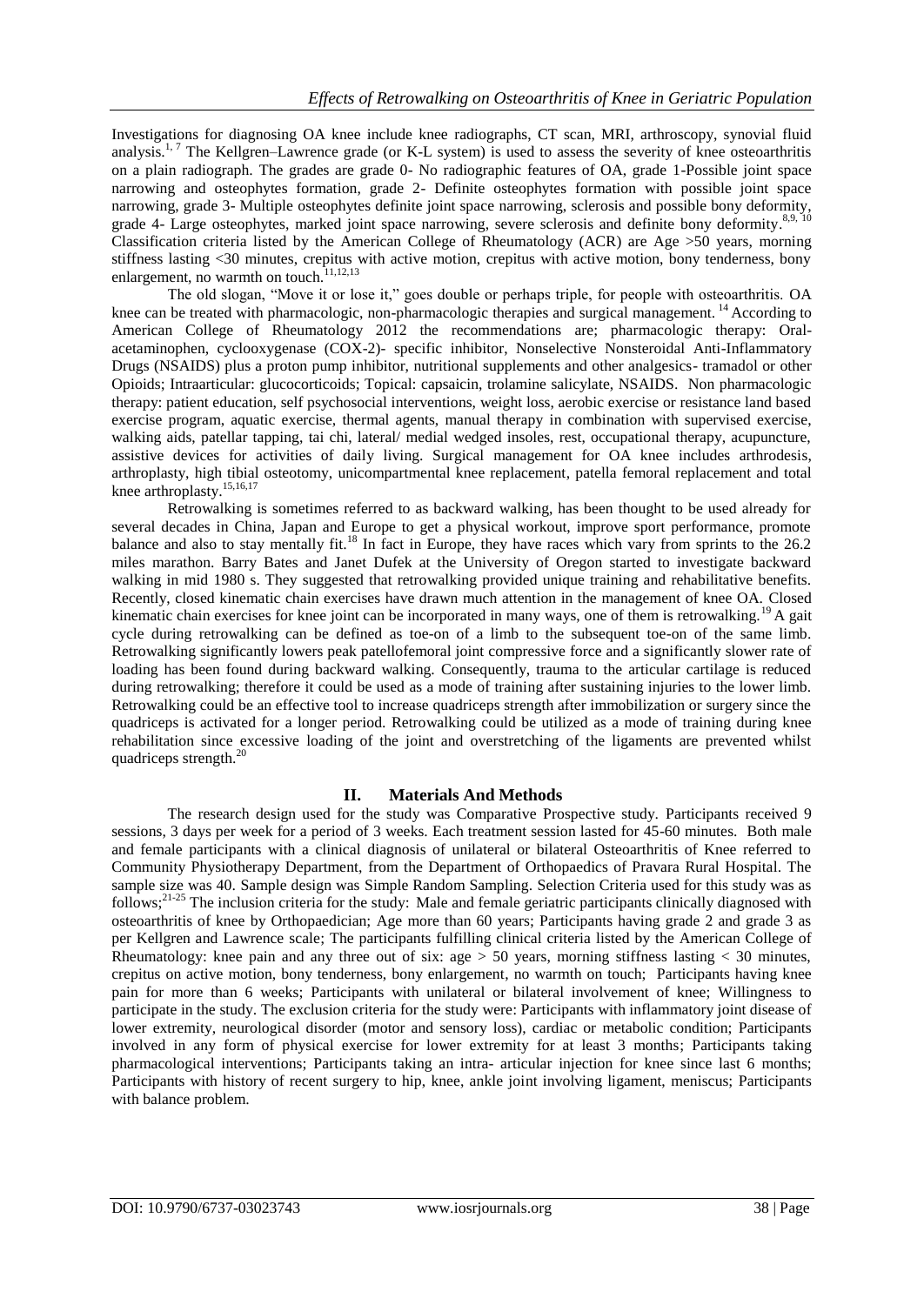

**Fig 2.1 Flow chart representing the procedure of selection of participants**

The study received ethical approval from the Institutional Ethical Committee (Ref. no. COPT/2015/1561/9).The participants were screened from Out Patient Department of Community Physiotherapy Department, College of Physiotherapy and after finding their suitability according to the inclusion and exclusion criteria, they were requested to participate in the study. The participants were briefed about the nature of study, the duration of intervention and the intervention being used in the language best understood by the participants. They were encouraged to clarify queries regarding the study, if any. An informed written consent form, previously approved by the Institutional Ethical Committee was then obtained from the participants. (figure 2.1) The demographic data was obtained and a detailed assessment of 32 participants was done on the basis of name, age, gender, height, height, BMI, present chief complaints, past history, pain history, medical history, criteria of ACR, K –L grades. Participants were subsequently allocated in a group according to the selection criteria. The outcome measures NRS, WOMAC and TUG were assessed before the intervention as given below;

- Pain was assessed with the help of Numerical Rating Scale, an 11-point numeric scale with 0 representing one pain extreme (e.g. "no pain") and 10 representing the other pain extreme (e.g. "pain as bad as you can imagine" and "worst pain imaginable"). <sup>26</sup>
- Physical function was assessed with the help of Western Ontario and McMaster Universities Osteoarthritis Index, is a widely used, proprietary set of standardized questionnaire used by health professionals to evaluate the condition of patients with osteoarthritis of the [knee](http://en.wikipedia.org/wiki/Knee) and [hip,](http://en.wikipedia.org/wiki/Hip) including pain, stiffness, and physical functioning of the joints..<sup>27</sup>
- Physical mobility was assessed with the help of Timed Up and Go test, 3 meters distance and scoring was taken in seconds. 28

 The two groups were as follows: Group A (Experimental Group) and Group B (Conventional Group). In group A retrowalking, pulsed SWD, strengthening exercise such as static quadriceps exercise, dynamic quadriceps exercise, straight leg raise, prone knee bending, side lying hip abduction, prone hip extension with 5 seconds hold and a rest interval of 2 seconds for 10 repetitions for each exercise for a period of 3 weeks, 3 days per week was given. In group B pulsed SWD, strengthening exercise such as static quadriceps exercise, dynamic quadriceps exercise, straight leg raise, prone knee bending, side lying hip abduction, prone hip extension with a rest interval of 2 seconds for 10 repetitions for each exercise for a period of 3 weeks, 3 days per week was given was given.

## **In Group A:**

**Procedure for Retrowalking:**<sup>18,21,22-25</sup> The participants initially were made to walk 5 steps forward and 4 steps retrowalk and were observed for any discomfort. If no discomfort then, participant was made to retrowalk for 10 minutes per session. The participants will be first familiarized with the retrowalking on flat surface (distance 20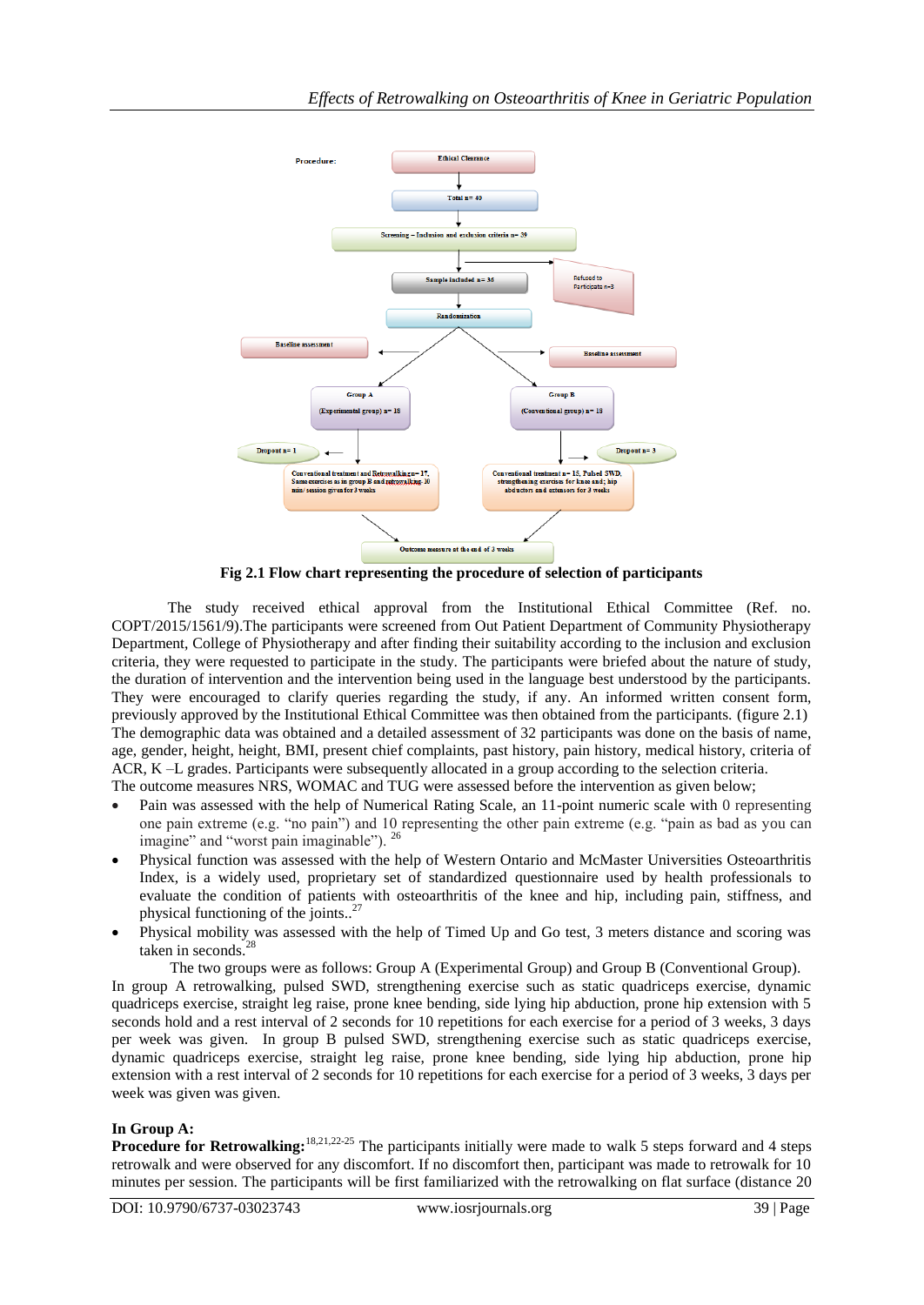meters) such that during retrowalking, the toes strike the ground first instead of the heel. Practice session was made for retrowalking with support of wall. The participants received retrowalking on flat surface (distance 20 meters) at their maximum pace with support of the wall for 10 minutes per session. The session included 4 minutes of retrowalking following 2 minutes of rest time and then again 4 minutes of retrowalking. The therapist was walking besides the participant. The protocol followed was retrowalking for 10 minutes, 3 days/ week for duration of 3 weeks.

The conventional treatment consists of Pulsed SWD and Exercises as given in group B.

**Procedure for Pulsed Short Wave Diathermy:** <sup>21,23,25,29</sup> Patient is in supine lying, contra planer (transverse) method was used. The electrodes were placed over opposite aspects of the part i.e. knee. Timing: was applied for 20 minutes, 3 days/ week for duration of 3 weeks. After pulsed SWD, this group was given static quadriceps exercise, dynamic quadriceps exercise, straight leg raise, prone knee bending, side lying hip abduction, prone hip extension for 10 repetitions with 5 seconds hold followed by 2 seconds rest for each exercise for a period of 3 days per week for duration of 3 weeks.

**In Group B:** Conventional Physiotherapy treatment was same as given in group A.

### **III. Results**

**Assessment of the results:** Study variables were done before starting physiotherapy sessions on both groups and at the end of the study, study variables include NRS, WOMAC and TUG.

**Data analysis:** Statistical analysis was performed on the data obtained from 32 patients. Data was analyzed using Graph Pad Instat Trial Version 13.3. Descriptive statistics for all outcome measures were expressed as mean, standard deviations and test of significance such as paired"t" test used for comparing data within each group and unpaired "t" test for comparing between the groups. Data was considered statistically significant with p<0.05 and highly significant with p<0.01.

Group A composed of 17 participants with a mean age of  $65.65 \pm 4.26$  years (7 males and 10 females). The group B composed of 15 participants with mean age of  $67.59 \pm 4.78$  years (6 males and 9 females), there is no significant difference between the groups regarding to age with (P value; 0.1578).

The mean baseline value for pain in group A was  $6.71 \pm 1.61$  and in group B was 7.20  $\pm$  1.57. After intervention the mean value of pain among participants in both group A and B were  $3.88 \pm 2.00$  and  $6.00 \pm 1.41$  respectively. On comparing within groups, the difference in perception of pain in participants of both group A ( $p= 0.0004$ , t = 4.4712) and group B ( $p = 0.0012$ ,  $t = 4.0540$ ) was highly statistically significant and very statistically significant respectively. (Figure3.1)



**Figure 3.1: Mean difference in NRS between participants in group A and group B**

The mean baseline value on WOMAC in group A was 59.24  $\pm$  7.74% and in group B was 58.47  $\pm$ 8.41%. After intervention the mean value of WOMAC in participants both in group A and B were 40.47  $\pm$ 11.48 % and 49.00 ± 11.64 % respectively. On comparing within groups, the difference in WOMAC in participants of both group A ( $p= 0.0001$ ,  $t = 6.2844$  with df = 16) and group B ( $p= 0.0011$ ,  $t = 4.0815$  with df = 14) was highly statistically significant and very statistically significant respectively. (Figure 3.2)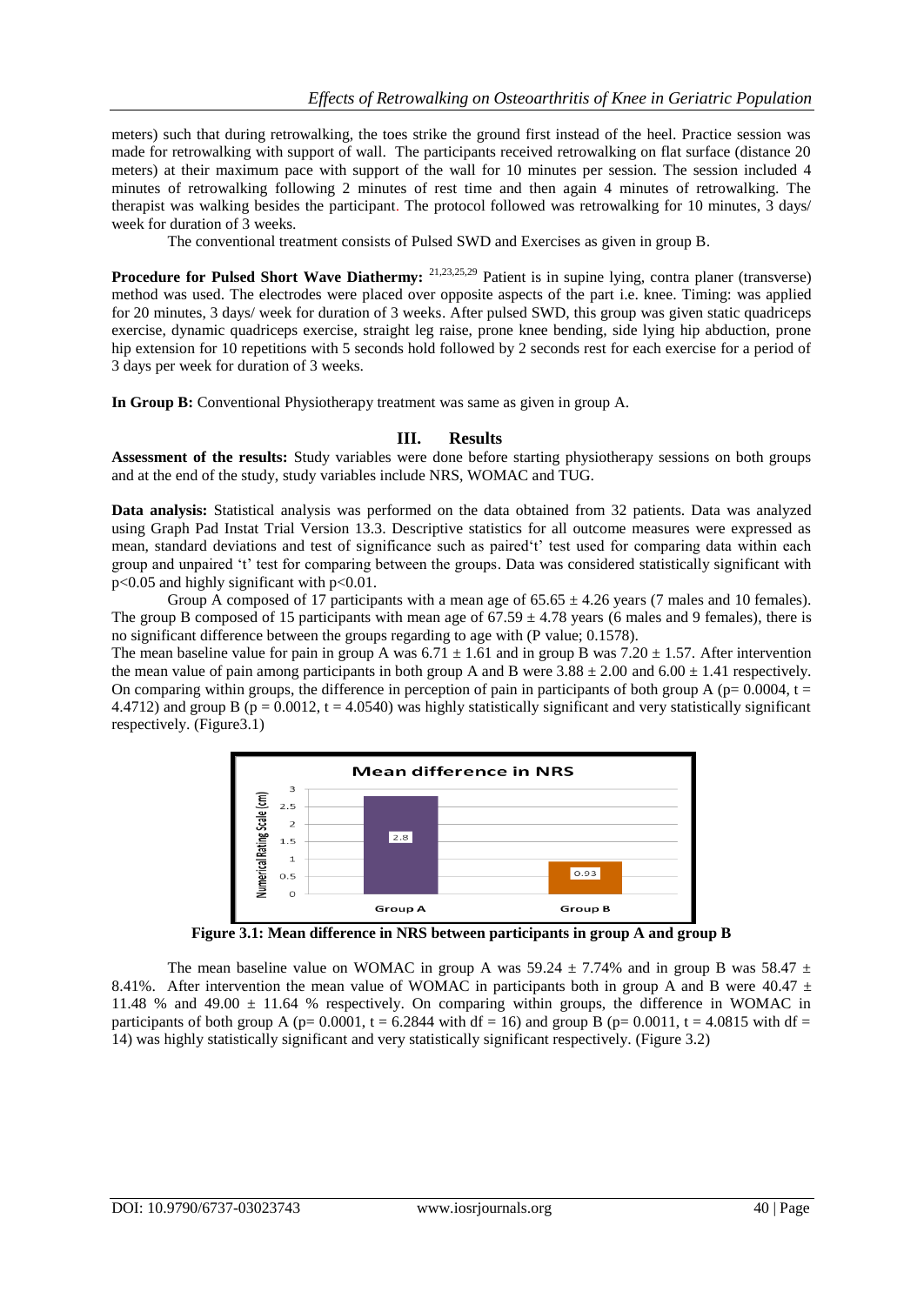

**Figure 3.2: Mean difference in WOMAC between participants in group A and group B**

The difference between WOMAC domains in group A and group B is given below (Table 3.1) **Table 3.1: Difference in WOMAC domains between participants in group A and B**

|                  | $\sim$ which is interested in the claims we community week parameter and growp is what is<br>Group A |       | <b>Group B</b> |       |
|------------------|------------------------------------------------------------------------------------------------------|-------|----------------|-------|
|                  | Pre                                                                                                  | Post  | Pre            | Post  |
| Pain             | 13.21                                                                                                | 6.71  | 14.06          | 10.13 |
| <b>Stiffness</b> | 2.79                                                                                                 | . 35  | 0.93           | 0.86  |
| <b>Physical</b>  | 43.30                                                                                                | 32.47 | 43.46          | 37.80 |

The mean baseline value for TUG in group A was  $15.60 \pm 2.69$  sec and in group B was  $16.12 \pm 2.38$ seconds. After intervention the mean value of physical mobility among participants in both group A and B were 14.68  $\pm$  2.77 seconds and 15.82  $\pm$  2.44 seconds respectively. On comparing within groups, the difference in physical mobility in participants of both group A ( $p= 0.0008$ ,  $t = 4.1459$  with df = 16) and group B ( $p= 0.0641$ , t  $= 2.0102$  with df  $= 14$ ) was highly statistically significant and not quite statistically significant respectively. (Graph 3.3)



 **Graph 3.3: Mean difference in TUG between participants in group A and group B**

# **IV. Discussion**

The purpose of the study was to determine the effects of retrowalking and conventional physiotherapy treatment over conventional physiotherapy treatment in osteoarthritis of knee in geriatric population. Results of the present study showed that retrowalking is more effective in reducing pain and disabilities as compared to conventional physiotherapy treatment.

The reduction of pain in experimental group can be because of the kinematics of backward walking is unique**.** Knee flexion during the swing phase of backward walking tends to be less than during forward walking. During stance, more flexion occurs in backward walking than forward walking. The range of knee motion is less during backward walking and could be as a result of the limited knee flexion that occurs during the swing phase. So the compressive forces are reduced on the knee. Pain relief after conventional treatment could be attributed to the non thermal effects associated with deep heating modality, strengthening exercises for hip and knee helping to steady the knee and give additional joint protection from shock and stress. . Isometric exercise are appropriate and easy to understand by the patients and can be easily and safely performed at home because it requires no or minimal apparatus. Anwer et al, concluded that isometric exercises has beneficial effects on quadriceps muscle strength.<sup>30</sup> Khyatee et al examined the effects of backward treadmill walking on pain and quadriceps muscle strength in subject with knee pain and quadriceps insufficiency. Backward treadmill walking was effective in decreasing pain and increasing quadriceps muscle strength in knee pain and quadriceps insufficiency. Retrowalking benefits are an increase in knee extensor activity which appears to help reduce patellofemoral pain (Lay, Hass, & Gregor, 2007). <sup>31</sup> Somashekhar et al compared the combination of retrowalking with transcutaneous electrical nerve stimulation and ultrasound therapy in patients with grade 2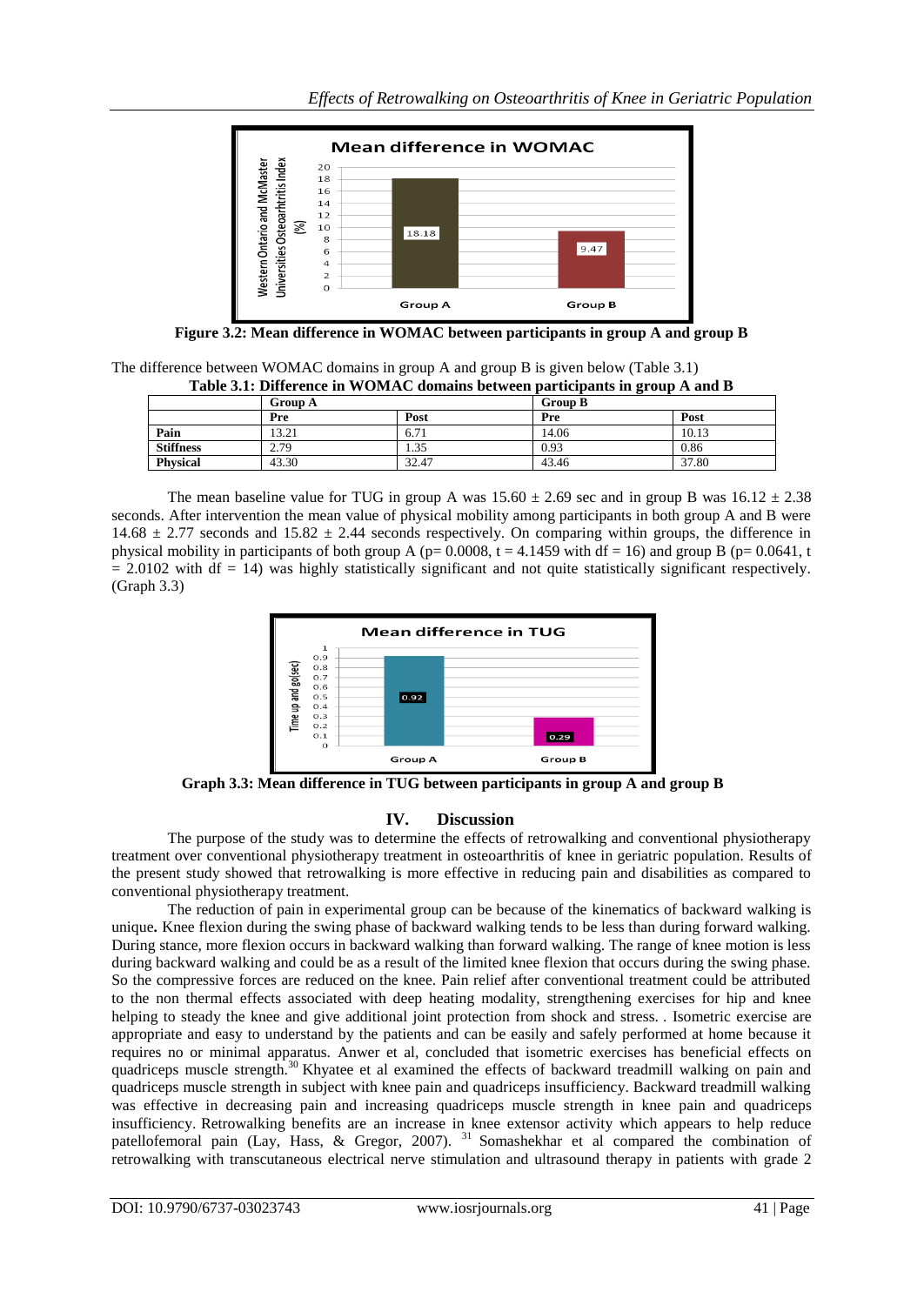chronic knee osteoarthritis. A combination of retrowalking with ultrasound therapy to knee produced better results in terms of reduced pain, improved functional outcomes and increased knee range.<sup>23</sup>

Retrowalking showed significant improvement in function is seen in both the groups and between the groups. As advantages of retrowalking include improvement in muscle activation pattern, reduction in adductor moment at knee during stance phase of gait and augmented stretch of hamstring muscle groups during the stride; all of these may have helped in reducing disability thus leading to improved function. A study conducted by G Gondhalker et al, shown improvement in function because there may be possibility that proprioceptive and balance training may have occurred during retrowalking adding to its benefits.<sup>21</sup> P Shankar et al, studied on the effectiveness of retro walking in chronic osteoarthritis of knee joint. He found that retrowalking showed improvement in WOMAC index, extension lag and dynamic balance which occurred due to its greater impact in increasing extension moment improvising strength in functional range with decline compression force which assist in improving physical function.<sup>22</sup>The findings of present study correlate with the study of M Rathi et al, In their study, the pain and physical function reduced. In this study, pulsed SWD was used for 20 minutes.<sup>18</sup> A study conducted by D Kulchu et al, concluded that pulsed electromagnetic field can be applied as an effective approach in osteoarthritis of knee. $3$ 

The TUG score in group A was significantly increased than group B. The improvement in the physical mobility can be attributed to retrowalking as well as conventional physiotherapy treatment. Anadkat et al did a study on effectiveness of retrowalking treadmill on osteoarthritis of knee and found significant improvement in the mobility after 3 weeks of intervention.<sup>33</sup> In group B, the scores of timed up and go, a physical mobility measure was not statistically significant. This may be because only conventional physiotherapy treatment was given. A randomized controlled trial carried out by Chang TF et al reported the scores of timed up and go test in control group were not significant better than those in the experimental group.<sup>34</sup> R Hasegawa et al conducted a study on effects of combined balance and resistance exercises on knee pain in community older adults. The results showed no significant improvement in control group for scores of timed up and go test as compared to exercise group when performed combined resistance and balance exercises.<sup>35</sup>

### **V. Conclusion**

On the basis of present study, it can be concluded that retrowalking is a suitable adjunct to conventional physiotherapy treatment which is more effective than conventional physiotherapy treatment in reducing pain and improving the disability of participants with osteoarthritis of knee.

**Implication to practice:** Patients in rural areas perform their farming activities in crossed leg sitting position, which may lead to wear and tear of the knee. To overcome this problem they can be treated with retrowalking which is a new concept in physiotherapy and rehabilitation has driven its attention in management of osteoarthritis of knee by decreasing the pain and decreasing the disability.

**Limitations:** In the present study, the duration of the intervention was short. Activities of daily living and recreational activities of patients were not taken into account. Home exercise program was not given. There was no follow up.

#### **VI. Recommendations**

As this study was done only for a 3 weeks, a short term study could be conducted with long term follow up sessions to know the effectiveness of the treatment. Study should be conducted with a larger sample size. There were few dropouts that can be strategically improved in future.

#### **Acknowledgement**

The author wants to thank all the patients for their participation in the study, Dr S M Khatri for being a great source of inspiration, Dr D N Hande for her valuable contribution and encouraging me and Dr S S Sant for constant support.

#### **References**

- [1]. Khatri S M. Basics of Orthopedic Physiotherapy. JAYPEE Brothers Medical Publishers. New Delhi. 2013, chapter no. 6 Arthritis, 119-126.
- [2]. Chaurasia"s B D Human Anatomy. Volume 2 Lower Limb Abdomen and Pelvis. CBS Publishers and Distributors. New Delhi, chapter no. 12 Joints of the Lower limb, 140- 147.
- [3]. Arya R K, V Jain. Osteoarthritis of the knee joint: An overview. Journal, Indian Academic of Clinical Medicine.2013; 14 (2):154-162.
- [4]. Symmons D, C Mathers, B P fleger. Global burden of osteoarthritis in the year 2000. Global burden of Disease. 2000
- [5]. Kalunian K C, Tugwell P. Osteoarthritis symptoms and diagnosis. 2015; 1-9.